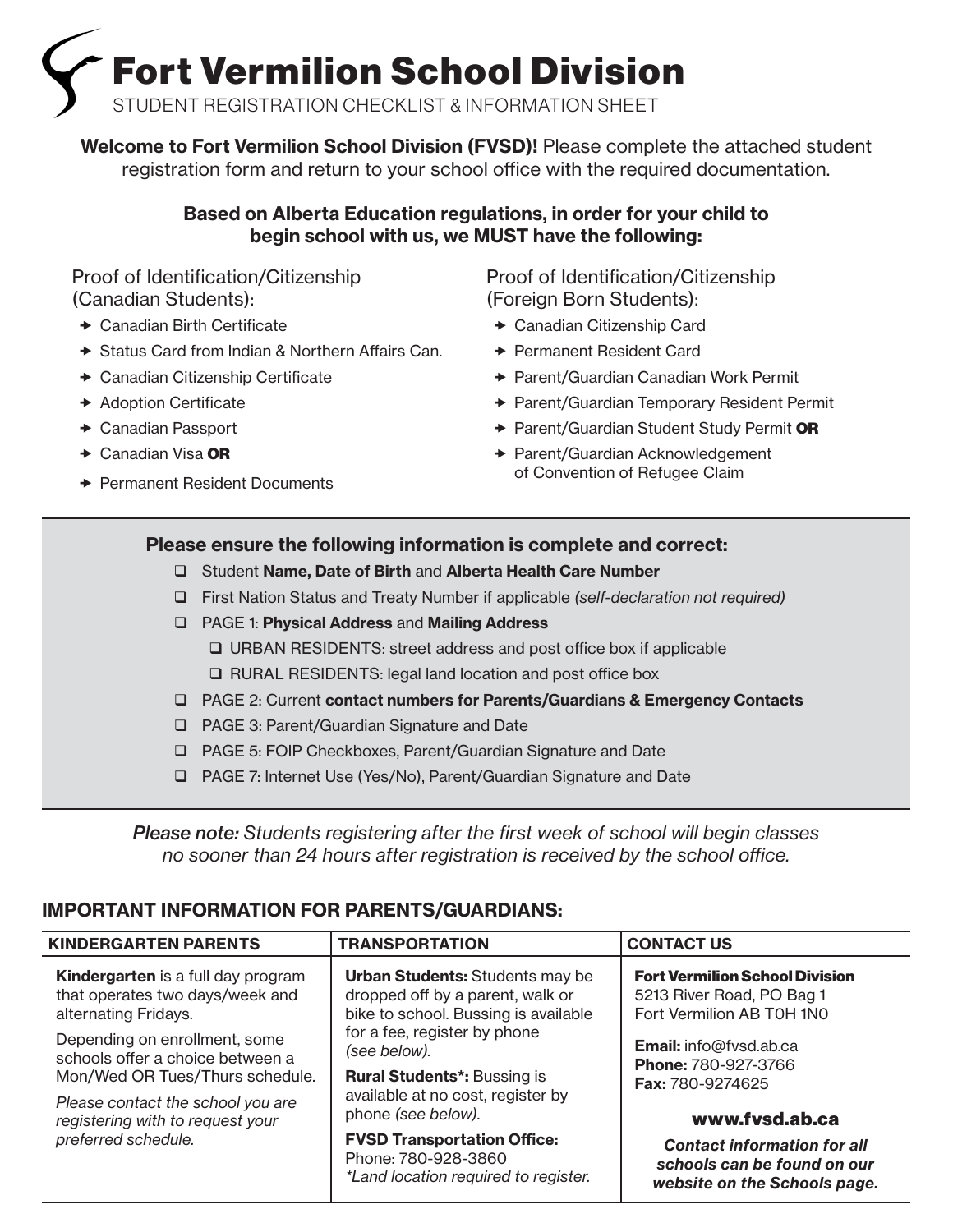

# **Fort Vermilion School Division**

P.O. Bag 1 (5213 River Road) Fort Vermilion, AB T0H 1N0 Phone: 780-927-3766 / Fax: 780-927-4625 / Email: info@fvsd.ab.ca

# **STUDENT REGISTRATION FORM – 2022/2023 School Year**

School I am registering my child in:

| <b>STUDENT INFORMATION</b>                      |                           |                                                                                                                        |
|-------------------------------------------------|---------------------------|------------------------------------------------------------------------------------------------------------------------|
|                                                 |                           |                                                                                                                        |
|                                                 |                           | Middle                                                                                                                 |
|                                                 |                           |                                                                                                                        |
| Last                                            | First                     | Middle                                                                                                                 |
|                                                 |                           |                                                                                                                        |
| City:                                           |                           | Postal Code:<br>Grade:                                                                                                 |
| Street Address or Rural Legal Land Description: |                           | (Rural Legal Land Description format - qtr sect twp rge                                                                |
|                                                 |                           |                                                                                                                        |
|                                                 |                           |                                                                                                                        |
|                                                 |                           | Home Phone #: Cell Phone #: Gender: Male Female                                                                        |
| Day Year                                        |                           | $\Box$ Passport $\Box$<br>Other<br>(a copy of this document must be provided and will be placed on the student record) |
|                                                 |                           |                                                                                                                        |
|                                                 | Last<br>(Green Road Sign) | First<br>Birthdate: / /   Birth Certificate<br>Email Address:<br>Other <u>the contract of</u>                          |

# **PARENTS AND/OR GUARDIANS**

| Lives with Student: Ves No Email Address:                                                                      |                |                       |
|----------------------------------------------------------------------------------------------------------------|----------------|-----------------------|
| Parent 2 Name:                                                                                                 |                |                       |
|                                                                                                                |                |                       |
|                                                                                                                |                |                       |
| Lives with Student: $\bigcap$ Yes $\bigcap$ No                                                                 |                |                       |
| Guardian's Name: 1988 and 1988 and 1988 and 1988 and 1988 and 1988 and 1988 and 1988 and 1988 and 1988 and 198 |                |                       |
|                                                                                                                |                |                       |
| Phone #: Home:                                                                                                 | Work:          | Cell: $\qquad \qquad$ |
| Lives with Student: $ $   $Yes$     No                                                                         | Email Address: |                       |
|                                                                                                                |                |                       |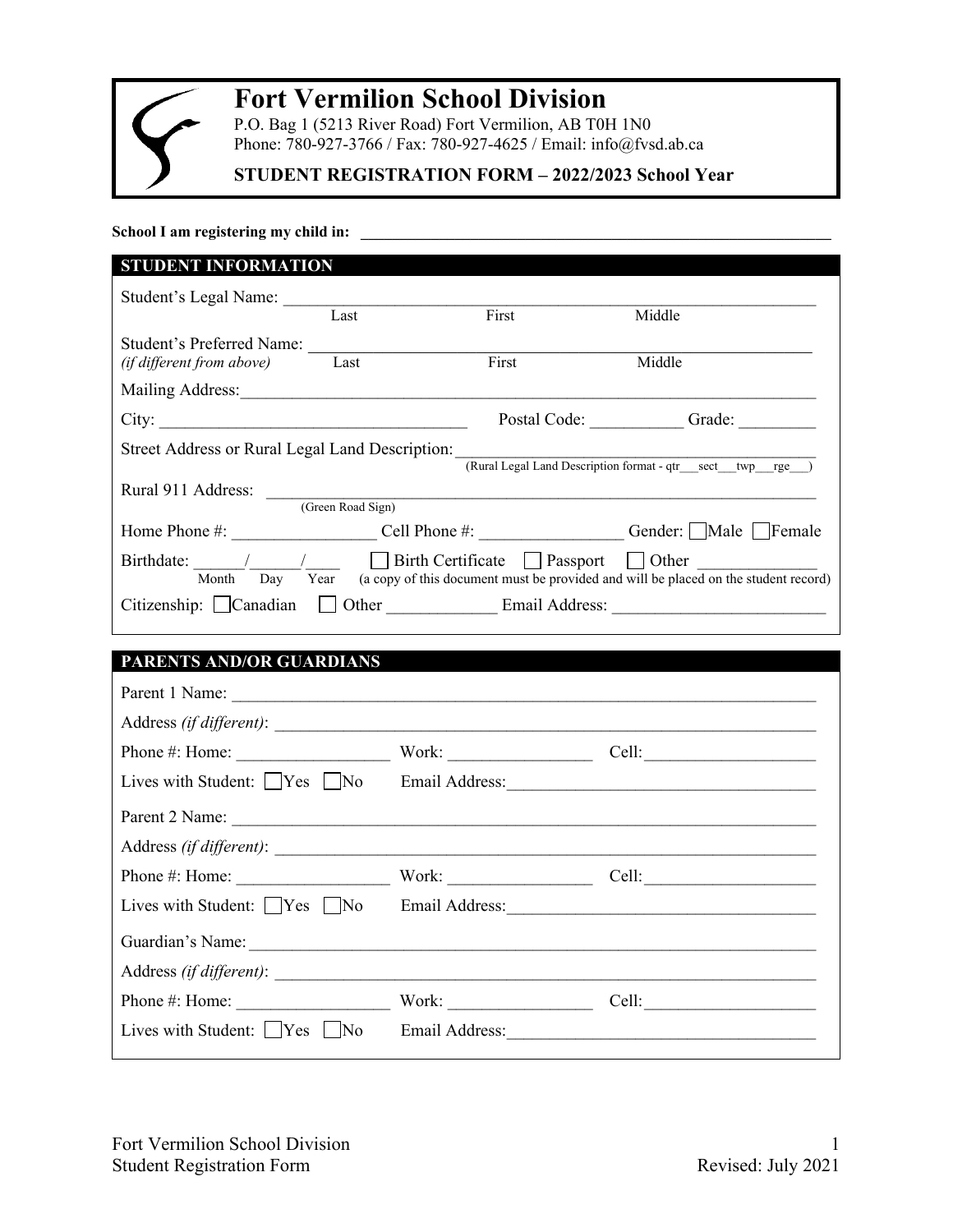# **EMERGENCY CONTACT**

| <b>MEDICAL INFORMATION</b><br>Are there any particular medical problems your child may be experiencing that the school should be<br><b>LAST SCHOOL ATTENDED</b><br>Address: 2008 and 2008 and 2008 and 2008 and 2008 and 2008 and 2008 and 2008 and 2008 and 2008 and 2008 and 20<br><b>ABORIGINAL SELF-IDENTIFICATION</b><br>If you wish to declare the student is Aboriginal, please select one:<br>First Nation (status) First Nation (non-status) Métis Inuit<br>For further information, please refer to: https://www.alberta.ca/first-nations-metis-or-inuit-student-self-<br>identification.aspx or contact Alberta Education at 780-427-8501.<br>If you have questions regarding the collection of student information by the school board, please contact<br>the Superintendent at 780-927-3766.<br>The student is Status First Nations and LIVING ON RESERVE? $\Box$ Yes $\Box$ No<br>Treaty Number:<br><b>FRANCOPHONE EDUCATION ELIGIBILITY</b> | According to the School Act and Section 23 of the Canadian Charter of Rights and Freedoms, a parent<br>who is a Canadian Citizen has the right to have his/her children receive school instruction in French. This<br>applies if the parent is a resident of Alberta and French was the first language learned, and is still<br>understood, by at least one parent; or, one or more of the parents, or one or more of their children, have<br>received, or are receiving, instruction in a French first language program or school. This does not include<br>a French immersion program.<br>Are you eligible to have your child receive a French first language (Francophone) education? $\Box$ Yes $\Box$ No<br>If yes, do you wish to exercise your rights under Section 23? $\Box$ Yes $\Box$ No | <b><i>PRIPRIPRIPRIPALE</i></b><br><b>CONTINU</b><br>with names, addresses and phone numbers of emergency contacts. |  | In case of emergency or school closures, or if no one answers the home telephone number, please provide us |
|------------------------------------------------------------------------------------------------------------------------------------------------------------------------------------------------------------------------------------------------------------------------------------------------------------------------------------------------------------------------------------------------------------------------------------------------------------------------------------------------------------------------------------------------------------------------------------------------------------------------------------------------------------------------------------------------------------------------------------------------------------------------------------------------------------------------------------------------------------------------------------------------------------------------------------------------------------|-----------------------------------------------------------------------------------------------------------------------------------------------------------------------------------------------------------------------------------------------------------------------------------------------------------------------------------------------------------------------------------------------------------------------------------------------------------------------------------------------------------------------------------------------------------------------------------------------------------------------------------------------------------------------------------------------------------------------------------------------------------------------------------------------------|--------------------------------------------------------------------------------------------------------------------|--|------------------------------------------------------------------------------------------------------------|
|                                                                                                                                                                                                                                                                                                                                                                                                                                                                                                                                                                                                                                                                                                                                                                                                                                                                                                                                                            |                                                                                                                                                                                                                                                                                                                                                                                                                                                                                                                                                                                                                                                                                                                                                                                                     |                                                                                                                    |  |                                                                                                            |
|                                                                                                                                                                                                                                                                                                                                                                                                                                                                                                                                                                                                                                                                                                                                                                                                                                                                                                                                                            |                                                                                                                                                                                                                                                                                                                                                                                                                                                                                                                                                                                                                                                                                                                                                                                                     |                                                                                                                    |  |                                                                                                            |
|                                                                                                                                                                                                                                                                                                                                                                                                                                                                                                                                                                                                                                                                                                                                                                                                                                                                                                                                                            |                                                                                                                                                                                                                                                                                                                                                                                                                                                                                                                                                                                                                                                                                                                                                                                                     |                                                                                                                    |  |                                                                                                            |
|                                                                                                                                                                                                                                                                                                                                                                                                                                                                                                                                                                                                                                                                                                                                                                                                                                                                                                                                                            |                                                                                                                                                                                                                                                                                                                                                                                                                                                                                                                                                                                                                                                                                                                                                                                                     |                                                                                                                    |  |                                                                                                            |
|                                                                                                                                                                                                                                                                                                                                                                                                                                                                                                                                                                                                                                                                                                                                                                                                                                                                                                                                                            |                                                                                                                                                                                                                                                                                                                                                                                                                                                                                                                                                                                                                                                                                                                                                                                                     |                                                                                                                    |  |                                                                                                            |
|                                                                                                                                                                                                                                                                                                                                                                                                                                                                                                                                                                                                                                                                                                                                                                                                                                                                                                                                                            |                                                                                                                                                                                                                                                                                                                                                                                                                                                                                                                                                                                                                                                                                                                                                                                                     |                                                                                                                    |  |                                                                                                            |
|                                                                                                                                                                                                                                                                                                                                                                                                                                                                                                                                                                                                                                                                                                                                                                                                                                                                                                                                                            |                                                                                                                                                                                                                                                                                                                                                                                                                                                                                                                                                                                                                                                                                                                                                                                                     |                                                                                                                    |  |                                                                                                            |
|                                                                                                                                                                                                                                                                                                                                                                                                                                                                                                                                                                                                                                                                                                                                                                                                                                                                                                                                                            |                                                                                                                                                                                                                                                                                                                                                                                                                                                                                                                                                                                                                                                                                                                                                                                                     |                                                                                                                    |  |                                                                                                            |
|                                                                                                                                                                                                                                                                                                                                                                                                                                                                                                                                                                                                                                                                                                                                                                                                                                                                                                                                                            |                                                                                                                                                                                                                                                                                                                                                                                                                                                                                                                                                                                                                                                                                                                                                                                                     |                                                                                                                    |  |                                                                                                            |
|                                                                                                                                                                                                                                                                                                                                                                                                                                                                                                                                                                                                                                                                                                                                                                                                                                                                                                                                                            |                                                                                                                                                                                                                                                                                                                                                                                                                                                                                                                                                                                                                                                                                                                                                                                                     |                                                                                                                    |  |                                                                                                            |
|                                                                                                                                                                                                                                                                                                                                                                                                                                                                                                                                                                                                                                                                                                                                                                                                                                                                                                                                                            |                                                                                                                                                                                                                                                                                                                                                                                                                                                                                                                                                                                                                                                                                                                                                                                                     |                                                                                                                    |  |                                                                                                            |
|                                                                                                                                                                                                                                                                                                                                                                                                                                                                                                                                                                                                                                                                                                                                                                                                                                                                                                                                                            |                                                                                                                                                                                                                                                                                                                                                                                                                                                                                                                                                                                                                                                                                                                                                                                                     |                                                                                                                    |  |                                                                                                            |
|                                                                                                                                                                                                                                                                                                                                                                                                                                                                                                                                                                                                                                                                                                                                                                                                                                                                                                                                                            |                                                                                                                                                                                                                                                                                                                                                                                                                                                                                                                                                                                                                                                                                                                                                                                                     |                                                                                                                    |  |                                                                                                            |
|                                                                                                                                                                                                                                                                                                                                                                                                                                                                                                                                                                                                                                                                                                                                                                                                                                                                                                                                                            |                                                                                                                                                                                                                                                                                                                                                                                                                                                                                                                                                                                                                                                                                                                                                                                                     |                                                                                                                    |  |                                                                                                            |
|                                                                                                                                                                                                                                                                                                                                                                                                                                                                                                                                                                                                                                                                                                                                                                                                                                                                                                                                                            |                                                                                                                                                                                                                                                                                                                                                                                                                                                                                                                                                                                                                                                                                                                                                                                                     |                                                                                                                    |  |                                                                                                            |
|                                                                                                                                                                                                                                                                                                                                                                                                                                                                                                                                                                                                                                                                                                                                                                                                                                                                                                                                                            |                                                                                                                                                                                                                                                                                                                                                                                                                                                                                                                                                                                                                                                                                                                                                                                                     |                                                                                                                    |  |                                                                                                            |
|                                                                                                                                                                                                                                                                                                                                                                                                                                                                                                                                                                                                                                                                                                                                                                                                                                                                                                                                                            |                                                                                                                                                                                                                                                                                                                                                                                                                                                                                                                                                                                                                                                                                                                                                                                                     |                                                                                                                    |  |                                                                                                            |
|                                                                                                                                                                                                                                                                                                                                                                                                                                                                                                                                                                                                                                                                                                                                                                                                                                                                                                                                                            | This information may be shared with Francophone Regional Authority as per Student Regulation Section 7(5).                                                                                                                                                                                                                                                                                                                                                                                                                                                                                                                                                                                                                                                                                          |                                                                                                                    |  |                                                                                                            |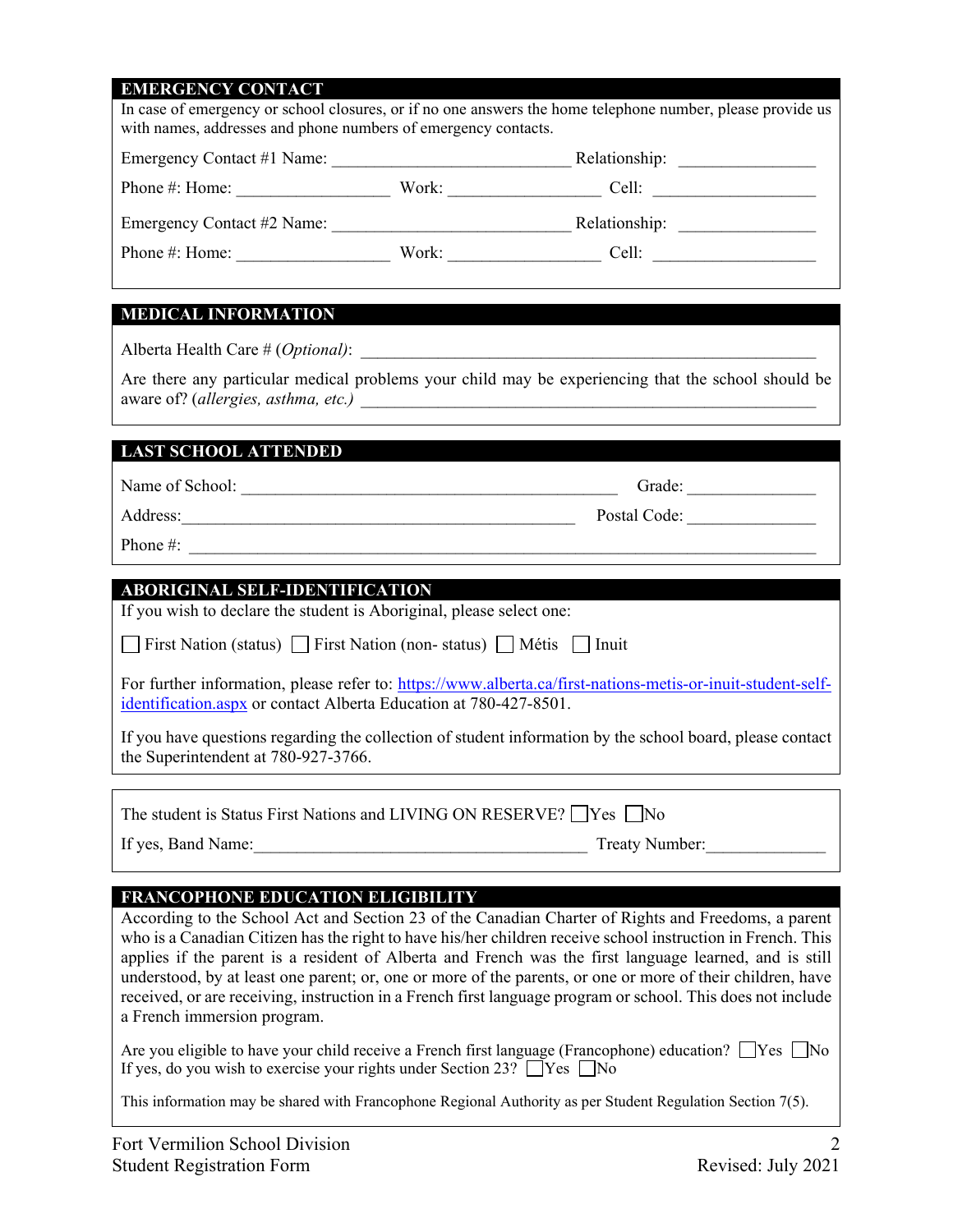#### **ANTI-SPAM LEGISLATION**

In order to keep parents up-to-date and informed on what's happening in the School and School Division, Fort Vermilion School Division, its schools and school councils would like to send parents electronic communications such as emails and newsletters that may include information about promotions related to school and school board activities such as event tickets, yearbooks, field trips, student photos and transportation fees.

In accordance with Canada's Anti-Spam Law, your consent to receive electronic communications described above is required. Please note that you may withdraw your consent at any time by clicking on the "unsubscribe" function within the email.

Yes, I consent to receiving these electronic communications to the email address provided.

No, I do not consent to receiving these electronic communications.

#### **DISCLOSURE RESTRICTION (if applicable)**

Disclosure restrictions may be placed on a student's record for those students whose information must be confidential for a very specific reason.

Active Court Order:  $\Box$  Yes  $\Box$  No

Independent:  $\bigcap$  Yes  $\bigcap$  No

#### **REPORT CARDS**

Report cards are sent home to update parents on student's marks during the year; however, marks are available to parents and students through PowerSchool for students in grades 4-12. If parents wish to opt out of the printed report card and access all their child's marks through the PowerSchool Portal please indicate this below.

I do not wish to receive printed report cards for my child and will access their marks through the PowerSchool Portal.

The information on this form is collected under the authority of the School Act (RSA 2000, S-3, section 23) and the Acts' attendant regulations. Information acquired through this form is kept secure and access is restricted.

I hereby declare that I have read and understood the information contained on this form and the information I have provided is correct:

\_\_\_\_\_\_\_\_\_\_\_\_\_\_\_\_\_\_\_\_\_\_\_\_\_\_\_\_\_\_\_\_\_\_\_\_\_\_\_\_ \_\_\_\_\_\_\_\_\_\_\_\_\_\_\_\_\_\_\_\_\_\_\_

Signature of Parent/Legal Guardian or Date Student (if 18 years or older or an independent student)

 $\mathcal{L}_\text{max}$  and  $\mathcal{L}_\text{max}$  and  $\mathcal{L}_\text{max}$  and  $\mathcal{L}_\text{max}$ 

Printed Name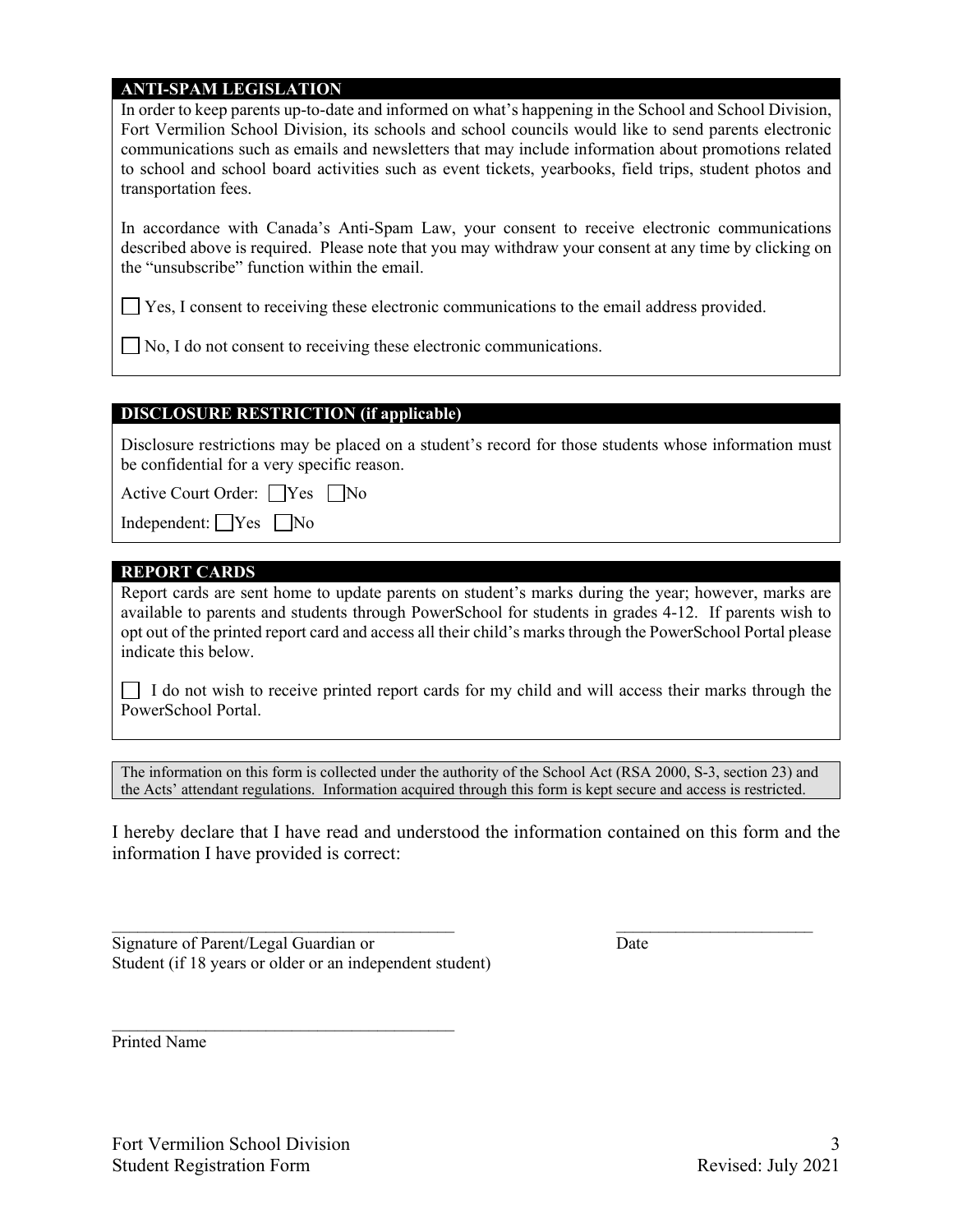### **FREEDOM OF INFORMATION AND PROTECTION OF PRIVACY (FOIP) NOTICE**

The information collected on this form as part of the school registration process is personal information as referred to in the *Freedom of Information and Protection of Privacy Act* ("FOIP Act"). This personal information is collected pursuant to the provisions of the *School Act* and its regulations (e.g. for the establishment of a student record, determination of residency) and pursuant to section 33(c) of the FOIP Act as the collection is related directly to and is necessary to a school board's obligation to provide students with an education program that meets their needs and to provide a safe and secure school environment (e.g. program placement, determination of eligibility and/or suitability for provincial or federal funding, contact and health related information in the event of problems or emergencies). Personal information may also be provided to the Minister of Education for the purpose of carrying out programs, activities, or policies under his administration (e.g. research, statistical analysis).

In accordance with its obligations to collect, use and disclose personal information only in accordance with the FOIP Act, Fort Vermilion School Division believes the uses of personal information listed below are part of a vital, healthy, and functioning school and participation of all students in these activities is viewed as an important part of a student's education. The following are examples of how personal information may be used for school-related activities and are not intended to be an exhaustive list.

- The use of a student's photograph/image for school-related purposes including report cards, student records, student identification cards, school library cards, school yearbooks, school newsletter, recognition, composites, displays at school or Division buildings, school newsletters, emergency, medical, legal, law enforcement and/or matters related to safety or security.
- The use of the student's name, school, grade, academic information, and/or written material for the school newsletter, yearbook, and/or other school publications.
- The use or disclosure of a student's name, school, grade, and/or academic information for the identification or assignment of classroom or teacher, use for class photos, collection of resources, recognition of birthdays, academic/athletic achievement, or community involvement, honour roll, graduation ceremonies, scholarships, or other school or Division awards.
- The use of a student's name, address, telephone number, grade, school, program, parent's name and related contact information for the provision of transportation services, taking attendance, emergencies, field trips, planning and/or other school-related activities.
- The use of a student's name, school, grade, and/or photo for athletic events, fine arts productions, presentations, fairs, celebrations and/or school sponsored activities.
- The use by the school District personnel of a student's photograph, video tape, audio tape and/or interview by the school District personnel or activities held outside of the school.
- The use of a student's name, address, telephone number, school, program, grade, parent's name and related contact information for the purpose of satisfaction surveys.
- The use of a student's name for individual class, club, team and/or group photos/videos/images taken at school sponsored activities for display in the school.
- The use of a student's photo/video/images taken by Division personnel of classroom or other school sponsored activities held within the school for educational purposes.
- The use of a student's name, photo/image, birth date, parent's name, telephone number, address and any student health and/or relevant personal information to assist authorized individuals in responding to emergency situations relating to safety and security, for law enforcement purposes and other legal requirements, and to assist those who have severe or life-treating medical or other conditions.
- The use of photos and/or videos of classroom activities by media or other organizations, where students are not interviewed or identified by name or photo. Where individual students are identified or interviewed, a separate and specific consent is required.

**Note:** Events that are open to the general public are considered public events. Fort Vermilion School Division cannot control or prevent the further distribution or use of photos, videos, images or other personal information by those who attend.

If you have any concerns or questions with respect to the collection or use of personal information, please contact your school principal or:

#### **Superintendent of Schools**

Fort Vermilion School Division Phone: (780) 927-3766 P.O. Bag 1 (5213 River Road) Fax: (780) 927-4625<br>Fort Vermilion, AB T0H 1N0 Fax: (780) 927-4625 Fort Vermilion, AB T0H 1N0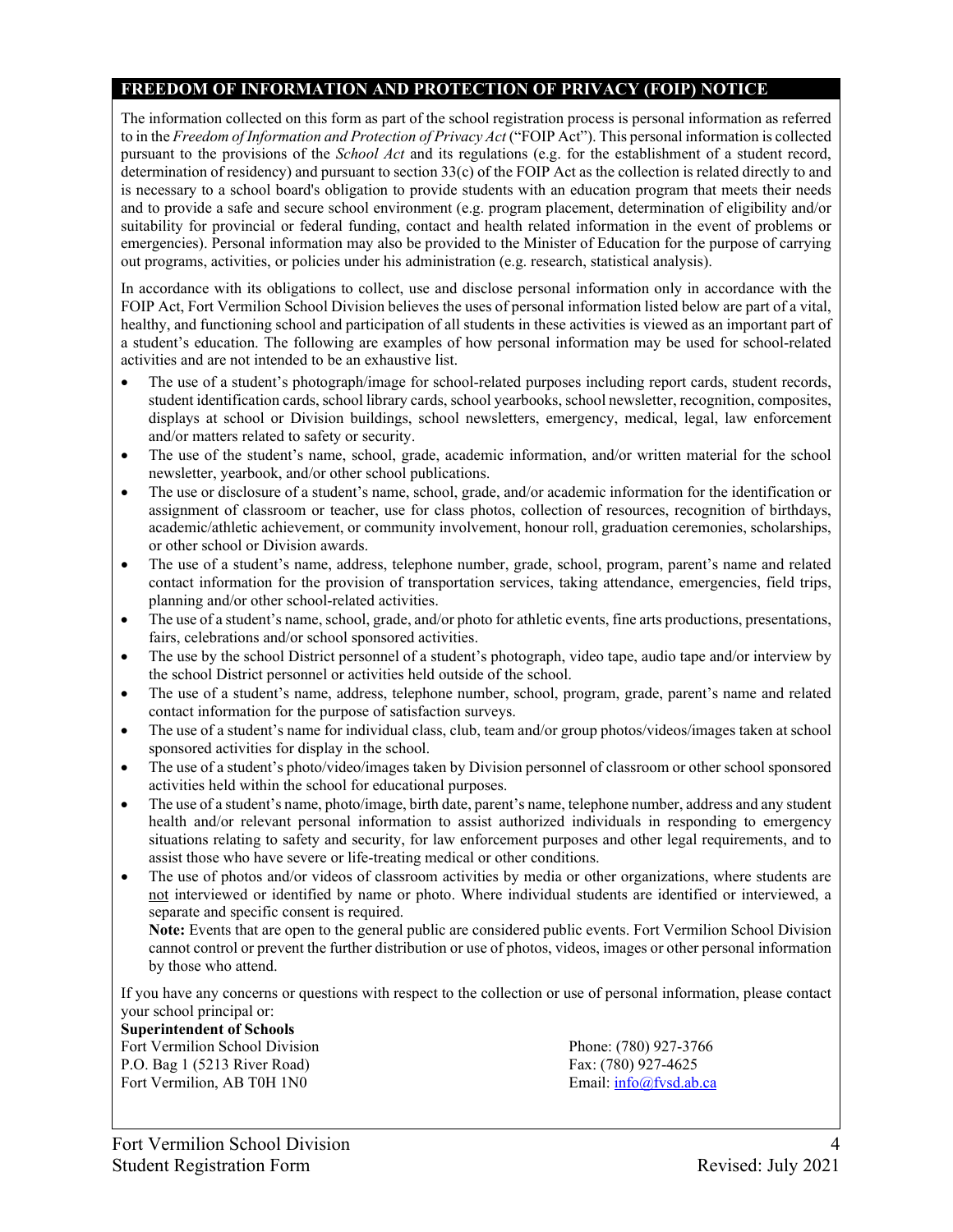#### **FREEDOM OF INFORMATION AND PROTECTION OF PRIVACY (FOIP) Parent Consent Form**

#### **1. Collection, Use, and Disclosure of Personal Information for School/Division Websites and/or the Media**

Fort Vermilion School Division may have opportunities to promote its students, schools and programming in the school community. Your consent is requested in order to allow photos, videos, audio tapes, or other images or interviews with your child to be used in this way. The media or other organizations may also approach schools or the Division to feature students, schools, or programming within the Division. This may include taking photos, videos, audio-tapes, digital images or interviews that identify your child and/or reproduce their personal information.

Yes No *I hereby provide consent to Fort Vermilion School Division to photograph, video, interview or audio record my child and to post any personal information herein contained on Division or school websites or social media accounts. I understand that personal information posted on these websites could be copied, altered, or moved to another site by anyone who visits these sites.*

Yes No *I hereby provide consent to Fort Vermilion School Division to permit media and/or other outside organizations to display creative works, to film, photograph, videotape, video conference, or make an audio or digital recording and/or interview my child for non-public events for use outside the school community, while my child is under the supervision of Fort Vermilion School Division. I understand that this means that a creative work, photograph, video, video conference, audio or digital recording and/or interview, or likeness of my child may be collected, used, reproduced, and/or broadcast by media or an outside organization.*

#### **2. Collection, Use, Disclosure of Personal Information to the School Council**

Yes No *I hereby provide consent to Fort Vermilion School Division to disclose to the school council of the school in which my child is enrolled the following information: my name, address, telephone number, and email address for contact purposes, as well as my child's name and grade level. I understand that the role of the school council is to represent parents and engage in activities of the school.* 

#### **3. Copyright Release**

■ Yes ■ No *I hereby provide consent to Fort Vermilion School Division to use, record, tape, display, or reproduce any artwork, written material or creative work created or authorized by my child through school activities. I understand that this material or creative work may be used by Fort Vermilion School Division in school or Division displays, publications, websites, other electronic media and advertising or promotional materials. I understand that my child may be identified as the author or the work by name and by grade.*

 $\mathcal{L}_\text{max} = \frac{1}{2} \sum_{i=1}^{n} \frac{1}{2} \sum_{i=1}^{n} \frac{1}{2} \sum_{i=1}^{n} \frac{1}{2} \sum_{i=1}^{n} \frac{1}{2} \sum_{i=1}^{n} \frac{1}{2} \sum_{i=1}^{n} \frac{1}{2} \sum_{i=1}^{n} \frac{1}{2} \sum_{i=1}^{n} \frac{1}{2} \sum_{i=1}^{n} \frac{1}{2} \sum_{i=1}^{n} \frac{1}{2} \sum_{i=1}^{n} \frac{1}{2} \sum_{i=1}^{n} \frac{1$ 

Signature of Parent/Legal Guardian or Date Student (if 18 years or older or an independent student)

 $\mathcal{L}_\text{max}$  and  $\mathcal{L}_\text{max}$  and  $\mathcal{L}_\text{max}$  and  $\mathcal{L}_\text{max}$ 

Printed Name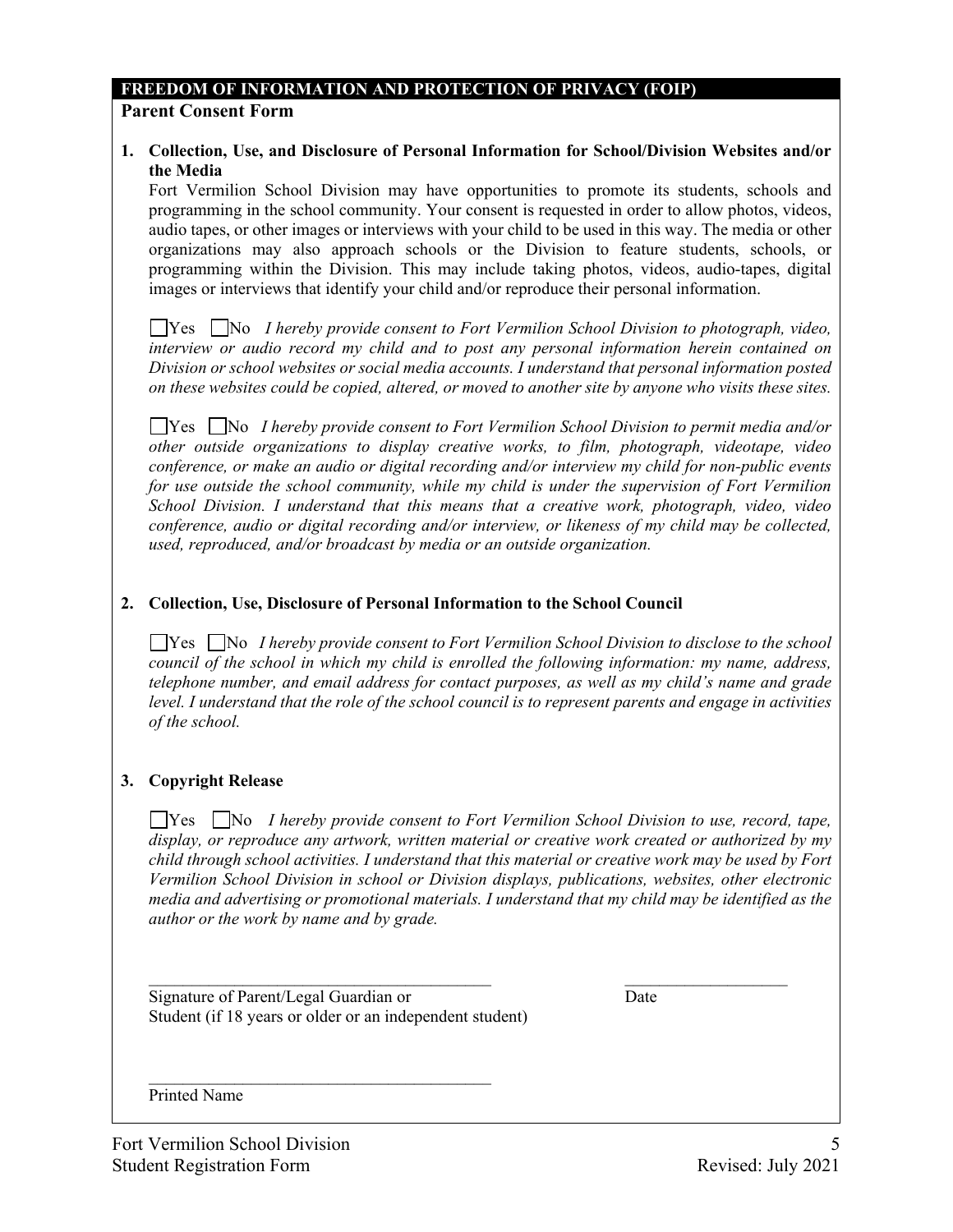# **STUDENT INTERNET USE GUIDELINES**

New technologies are shifting the ways that information may be accessed, communicated and transferred. Those changes may also alter instruction and student learning. Fort Vermilion School Division (FVSD) offers students access to divisional electronic networks, e-mail, and the Internet (the electronic information highway).

Along with access to computers and people all over the world comes the availability of materials that may not be considered appropriate in the classroom. However, on a global network it is impossible to control all materials. Ultimately, the school staff, parents, and guardians of students are responsible for setting and conveying the standards that students should follow when using media and information sources. FVSD supports and respects each family's right to decide whether or not to allow their child to apply for access to the Internet.

### **Internet Guidelines and Responsibilities**

Students are responsible for good behaviour on the Internet just as they are responsible in the classroom or school hallway. Communications on the Internet are often public in nature. General school rules for behaviour and communications apply to Internet use.

Individual users of the Internet are responsible for their use of the network. The use of their account must be in support of education and research and must be consistent with academic expectations of FVSD.

The user is also expected to observe the following network guidelines:

- Keep passwords confidential.
- Keep personal information of yourself and others confidential.
- Use the network in such a way that will not disrupt the use of the network by others.
- Treat others' data with respect. Do not attempt to modify or harm the data of another user.
- Use the network to access only authorized networks or computer systems.
- Network accounts are to be used only by the authorized owner of the account for authorized purposes.
- Use electronic mail with care; it is not necessarily private.
- Use only language that is appropriate to a classroom setting.

#### **General Abuses**

The fact that a user "can" perform a certain action on the Internet does not mean that they "should" perform that action. The use of the Internet is a privilege, not a right, which may be taken away at any time for abusive conduct. Such conduct would include, but not be limited to, the following:

- Engaging in cyber bullying.
- Downloading or possession of illegal or "pirated" software.
- Downloading or possessing programs or scripts used for the purpose of hacking, cracking, or for otherwise accessing computer systems or files for which you would normally not have access, or for the purpose of denying service to computers or files for others.
- The placing of unlawful information on the Internet.
- Engaging in unlawful activity on the Internet.
- The use of abusive or otherwise objectionable language in either public or private messages.
- Accessing networks containing abusive or otherwise objectionable language.
- The sending of messages that will tamper or cause harm to FVSD's or any other system.
- The sending of "chain letters" or "broadcast" messages to lists of other individuals or other type of action that will cause congestion on the Internet or slow down the work of others.
- Accessing any form of pornography, written or visual, at any time.
- Accessing hate literature or other media deemed unacceptable.